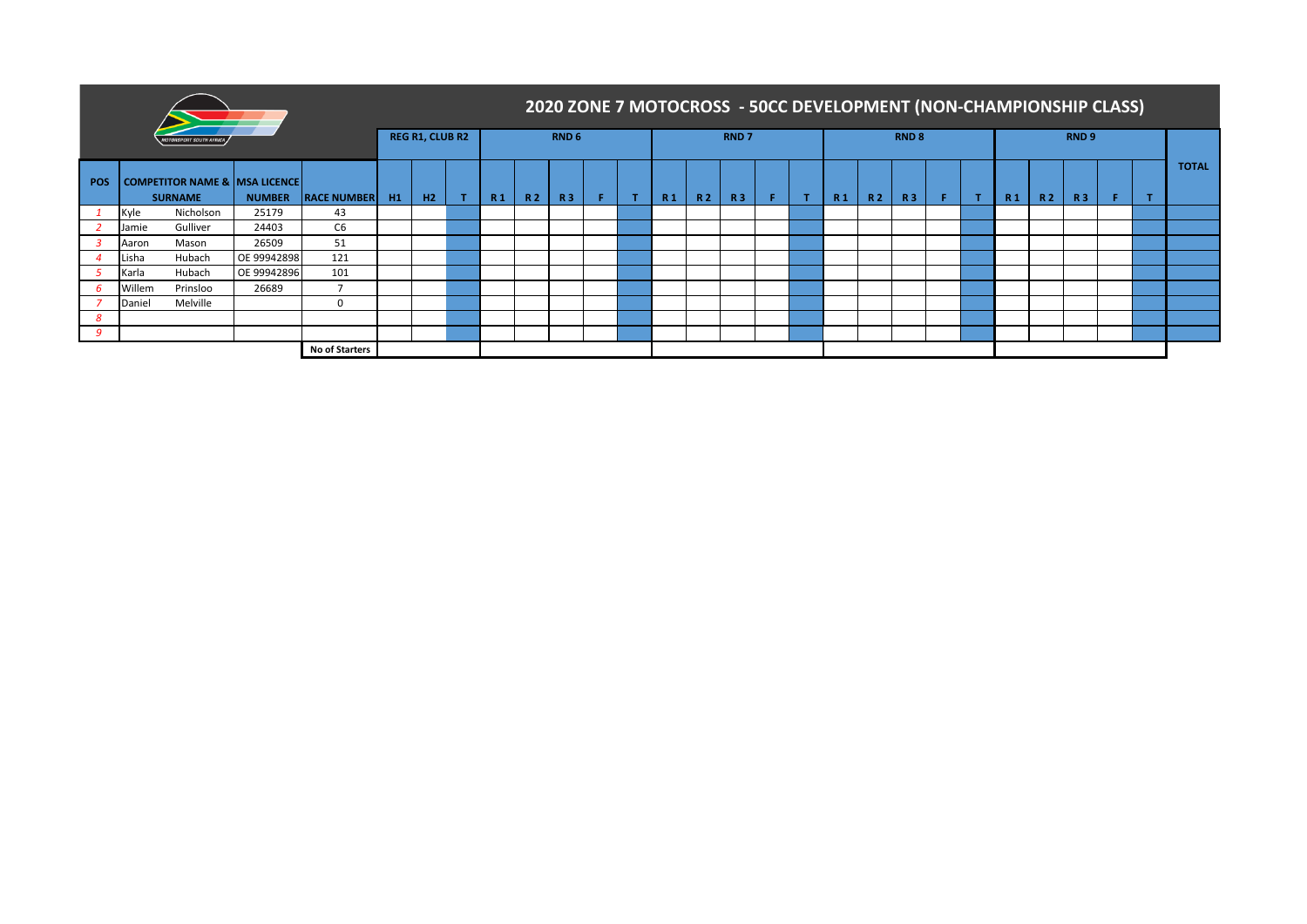|            |             |                                                |                                        |                              |                |                        |                |     |                  |   |   |                |     |                  |  |                | 2020 ZONE 7 MOTOCROSS - 50CC NEWBIES (NON-CHAMPIONSHIP CLASS) |                  |  |                |           |                  |  |              |
|------------|-------------|------------------------------------------------|----------------------------------------|------------------------------|----------------|------------------------|----------------|-----|------------------|---|---|----------------|-----|------------------|--|----------------|---------------------------------------------------------------|------------------|--|----------------|-----------|------------------|--|--------------|
|            |             | <i><b>IRSPORT SOUTH AFRICA</b></i>             |                                        |                              |                | <b>REG R1, CLUB R2</b> |                |     | RND <sub>6</sub> |   |   |                |     | RND <sub>7</sub> |  |                |                                                               | RND <sub>8</sub> |  |                |           | RND <sub>9</sub> |  |              |
| <b>POS</b> |             | <b>COMPETITOR NAME &amp;</b><br><b>SURNAME</b> | <b>MSA</b><br><b>LICENCE</b><br>NUMBER | <b>RACE</b><br><b>NUMBER</b> | H <sub>1</sub> | H <sub>2</sub>         | R <sub>1</sub> | R 2 | <b>R3</b>        | п | т | R <sub>1</sub> | R 2 | R <sub>3</sub>   |  | R <sub>1</sub> | <b>R2</b>                                                     | <b>R3</b>        |  | R <sub>1</sub> | <b>R2</b> | R <sub>3</sub>   |  | <b>TOTAL</b> |
|            | Lou         | Rademeyer                                      | 25909                                  | 25                           |                |                        |                |     |                  |   |   |                |     |                  |  |                |                                                               |                  |  |                |           |                  |  |              |
|            | Luke        | van As                                         | 25091                                  | 111                          |                |                        |                |     |                  |   |   |                |     |                  |  |                |                                                               |                  |  |                |           |                  |  |              |
|            | Lorenzo     | Lategan                                        | 11703                                  | 257                          |                |                        |                |     |                  |   |   |                |     |                  |  |                |                                                               |                  |  |                |           |                  |  |              |
|            | Henco       | Hanekom                                        | 26396                                  | 20                           |                |                        |                |     |                  |   |   |                |     |                  |  |                |                                                               |                  |  |                |           |                  |  |              |
|            | Jordan      | Nicholson                                      | 24071                                  | 44                           |                |                        |                |     |                  |   |   |                |     |                  |  |                |                                                               |                  |  |                |           |                  |  |              |
|            | Lala        | Cuzzucoli                                      | 26438                                  | C880                         |                |                        |                |     |                  |   |   |                |     |                  |  |                |                                                               |                  |  |                |           |                  |  |              |
|            | <b>Brok</b> | Heeks                                          | 24974                                  | 121                          |                |                        |                |     |                  |   |   |                |     |                  |  |                |                                                               |                  |  |                |           |                  |  |              |
| -8         |             |                                                |                                        |                              |                |                        |                |     |                  |   |   |                |     |                  |  |                |                                                               |                  |  |                |           |                  |  |              |
|            |             |                                                |                                        | <b>No of Starters</b>        |                |                        |                |     |                  |   |   |                |     |                  |  |                |                                                               |                  |  |                |           |                  |  |              |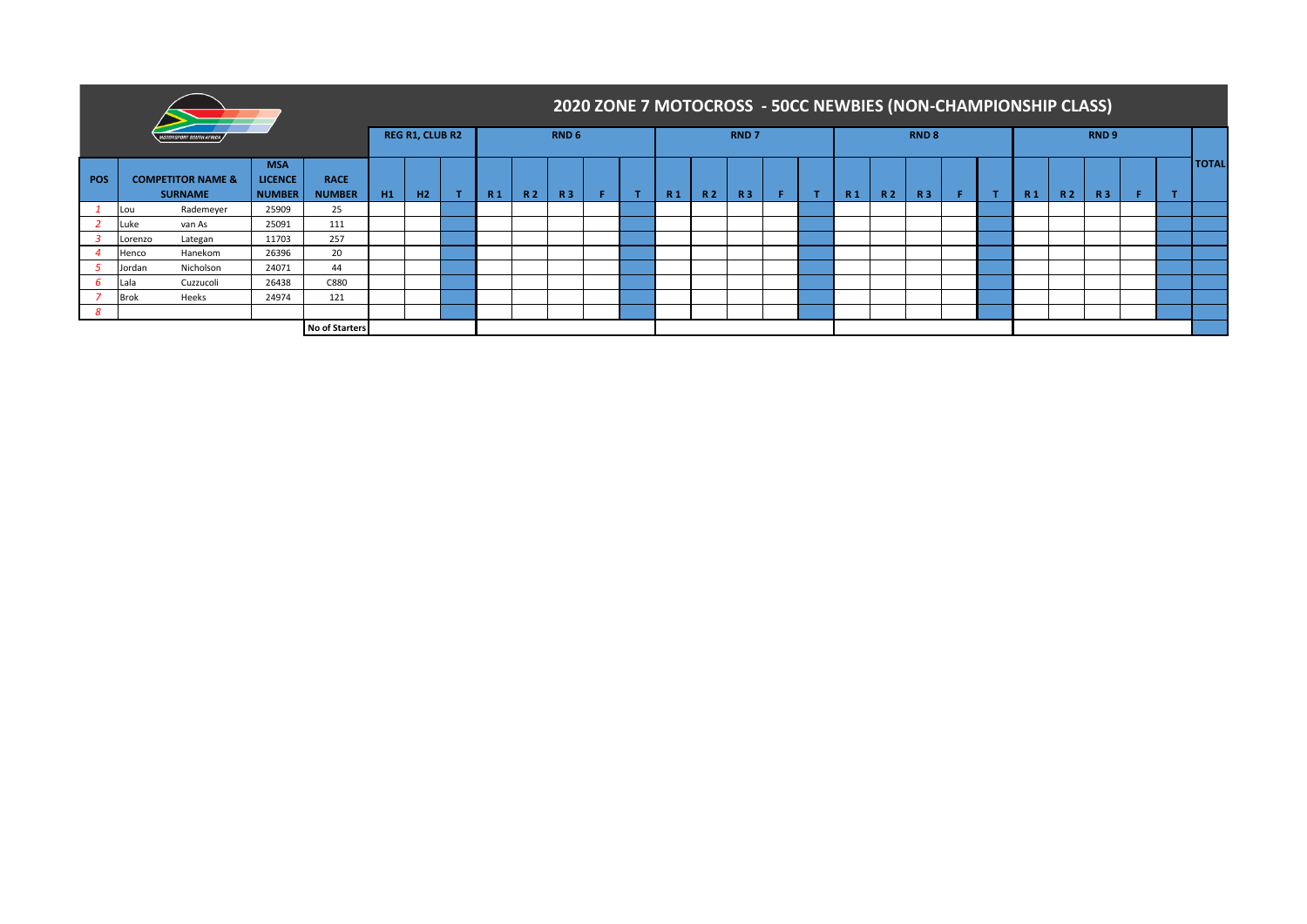|                                                  |               |                                                |                    |                       |                |                            |                 |                |            |                          |                |           |    | 2020 ZONE 7 MOTOCROSS - 50CC PRO |                |     |                |                  |                |           |           |                  |                |     |              |
|--------------------------------------------------|---------------|------------------------------------------------|--------------------|-----------------------|----------------|----------------------------|-----------------|----------------|------------|--------------------------|----------------|-----------|----|----------------------------------|----------------|-----|----------------|------------------|----------------|-----------|-----------|------------------|----------------|-----|--------------|
|                                                  |               | <b>MOTORSPORT SOUTH AFRICA</b>                 |                    |                       |                | <b>CLUBR1</b><br>$25$ -Jan |                 |                |            | <b>CLUB R2</b><br>29-Feb |                |           |    | RND <sub>6</sub>                 |                |     |                | RND <sub>7</sub> |                |           |           | RND <sub>8</sub> |                |     | <b>TOTAL</b> |
| POS                                              |               | <b>COMPETITOR NAME &amp;</b><br><b>SURNAME</b> | <b>RACE NUMBER</b> | H1                    | H <sub>2</sub> |                            | H1              | H <sub>2</sub> | H3         |                          | R <sub>1</sub> | <b>R2</b> | R3 |                                  | R <sub>1</sub> | R 2 | R <sub>3</sub> |                  | R <sub>1</sub> | <b>R2</b> | <b>R3</b> |                  | R <sub>1</sub> | R 2 |              |
|                                                  | Chase         | Bekker                                         | 2651               | 36                    | 25             | 25                         | 50              | 25             | 25         | 25                       | 75             |           |    |                                  |                |     |                |                  |                |           |           |                  |                |     |              |
|                                                  | Damon         | Maloney                                        | 17754              | 17                    | 22             | 22                         | 44              | 18             | 19         | 22                       | 59             |           |    |                                  |                |     |                |                  |                |           |           |                  |                |     |              |
|                                                  | Christi       | Vletter                                        | 4033               | 111                   | 19             | 18                         | 37              | 22             | 22         | 20                       | 64             |           |    |                                  |                |     |                |                  |                |           |           |                  |                |     |              |
|                                                  | Michael       | Enslin                                         | 3219               | 277                   | 20             | 20                         | $40^{\circ}$    | 19             | 18         | 19                       | 56             |           |    |                                  |                |     |                |                  |                |           |           |                  |                |     |              |
|                                                  | Ryan          | Gulliver                                       | 10898              | J106                  | 18             | 19                         | 37 <sup>2</sup> | 20             | 20         | 17                       | 57             |           |    |                                  |                |     |                |                  |                |           |           |                  |                |     |              |
|                                                  | Mic           | Cuzzucoli                                      | 21841              | C8                    | 17             | 17                         | 34              | 15             | 16         | 15                       | 46             |           |    |                                  |                |     |                |                  |                |           |           |                  |                |     |              |
|                                                  | <b>I</b> Luke | van As                                         | 25091              | 311                   | $\Omega$       |                            | n.              | 16             | 17         | 16                       | 49             |           |    |                                  |                |     |                |                  |                |           |           |                  |                |     |              |
|                                                  | Joel          | van Heerden                                    | 10196              | 45                    | 0              |                            | $\Omega$        | 17             | <b>DNF</b> | 18                       | 35             |           |    |                                  |                |     |                |                  |                |           |           |                  |                |     |              |
| 24974<br>121<br><b>q</b><br>Heeks<br><b>Brok</b> |               |                                                |                    |                       | 16             | 16                         | 32 <sup>2</sup> |                |            |                          | $\Omega$       |           |    |                                  |                |     |                |                  |                |           |           |                  |                |     |              |
|                                                  |               |                                                |                    |                       |                |                            | $\Omega$        |                |            |                          |                |           |    |                                  |                |     |                |                  |                |           |           |                  |                |     |              |
|                                                  |               |                                                |                    | <b>No of Starters</b> |                |                            |                 |                |            |                          |                |           |    |                                  |                |     |                |                  |                |           |           |                  |                |     |              |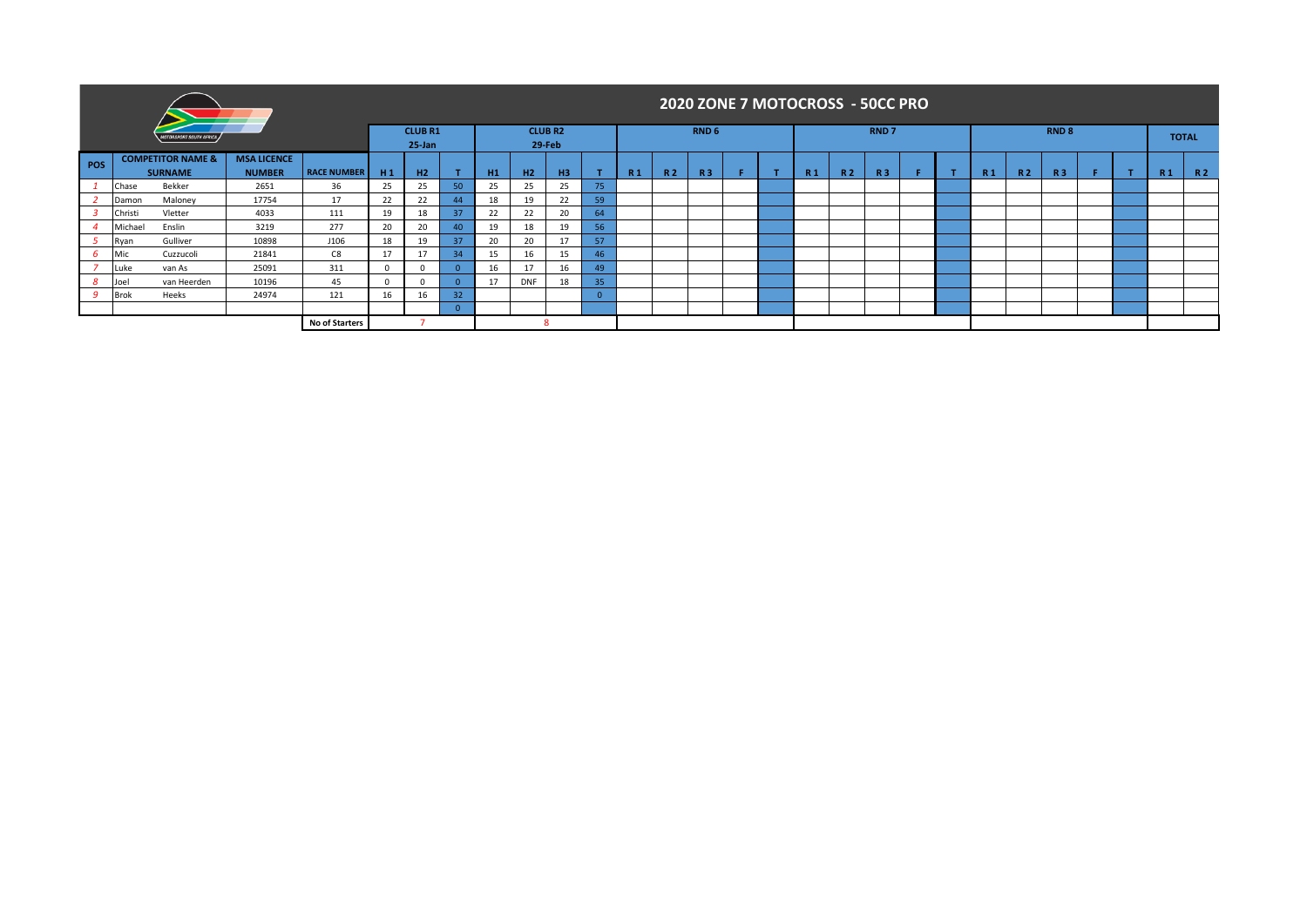|           |                |                                                |                                     |                              |              |                             |                 |            |            |                          |                 |                |     |                  |   |                |     | 2020 ZONE 7 MOTOCROSS - MX 65CC |  |                |     |              |  |                |              |
|-----------|----------------|------------------------------------------------|-------------------------------------|------------------------------|--------------|-----------------------------|-----------------|------------|------------|--------------------------|-----------------|----------------|-----|------------------|---|----------------|-----|---------------------------------|--|----------------|-----|--------------|--|----------------|--------------|
|           |                | <i><b>fotorsport south Africa</b></i>          |                                     |                              |              | <b>CLUB R1</b><br>$25$ -Jan |                 |            |            | <b>CLUB R2</b><br>29-Feb |                 |                |     | RND <sub>6</sub> |   |                |     | RND <sub>7</sub>                |  |                |     | <b>RND 8</b> |  |                | <b>TOTAL</b> |
| POS       |                | <b>COMPETITOR NAME &amp;</b><br><b>SURNAME</b> | <b>MSA LICENCE</b><br><b>NUMBER</b> | <b>RACE</b><br><b>NUMBER</b> | H1           | H2                          |                 | H1         | H2         | H3                       |                 | R <sub>1</sub> | R 2 | <b>R3</b>        | т | R <sub>1</sub> | R 2 | <b>R3</b>                       |  | R <sub>1</sub> | R 2 | <b>R3</b>    |  | R <sub>1</sub> | R 2          |
|           | Neil           | van der Vyver                                  | 4083                                | 1                            | 25           | 25                          | 50              | 25         | 25         | 25                       | 75              |                |     |                  |   |                |     |                                 |  |                |     |              |  |                |              |
|           | Nicol          | Smit                                           | 1762                                | 22                           | 20           | 20                          | 40              | 22         | 22         | 22                       | 66              |                |     |                  |   |                |     |                                 |  |                |     |              |  |                |              |
|           | Jake<br>Keenan | van schoor<br>Strauss                          | 7437<br>2101                        | 25<br>11                     | 22<br>19     | 22<br>17                    | 44<br>36        | 19<br>20   | 20<br>19   | 20<br>19                 | 59<br>58        |                |     |                  |   |                |     |                                 |  |                |     |              |  |                |              |
|           | Tristan        | Marais                                         | 20759                               | 39                           | 18           | 19                          | 37              | 18         | 18         | 18                       | 54              |                |     |                  |   |                |     |                                 |  |                |     |              |  |                |              |
| 6         | Liam           | Carstens                                       | 14180                               | 24                           | 17           | 16                          | 33              | 17         | 17         | 17                       | 51              |                |     |                  |   |                |     |                                 |  |                |     |              |  |                |              |
|           | Jamie          | Berry                                          | 26538                               | 8                            | 13           | 14                          | 27              | 14         | 13         | 15                       | 42              |                |     |                  |   |                |     |                                 |  |                |     |              |  |                |              |
| 8         | Harrison       | Alexander                                      | 25714                               | 128                          | 10           | 12                          | 22              | 16         | 15         | 16                       | 47              |                |     |                  |   |                |     |                                 |  |                |     |              |  |                |              |
| -9        | lames          | Luyt                                           | 20087                               | 74                           | 15           | 15                          | 30 <sup>°</sup> | 13         | 8          | 14                       | 35              |                |     |                  |   |                |     |                                 |  |                |     |              |  |                |              |
| 10        | Ryan           | Gulliver                                       | 10898                               | J106                         | 14           | 13                          | 27              | 15         | 14         | 12                       | 41              |                |     |                  |   |                |     |                                 |  |                |     |              |  |                |              |
| 11        | Kane           | Kirst                                          | 4079                                | 131                          | 12           | 10                          | 22              | 12         | 12         | 13                       | 37              |                |     |                  |   |                |     |                                 |  |                |     |              |  |                |              |
| <b>12</b> | Ariana         |                                                | 25924                               | 144                          | 11           | 11                          | 22              | 11         | 9          | 10                       | 30 <sub>2</sub> |                |     |                  |   |                |     |                                 |  |                |     |              |  |                |              |
| 13        | Ethan          | Williamson                                     | 2232                                | 171                          | 16           | 18                          | 34              |            |            |                          | $\Omega$        |                |     |                  |   |                |     |                                 |  |                |     |              |  |                |              |
| 14        | Zandro         | Lategan                                        | 20208                               | 121                          |              |                             | $\Omega$        | <b>DNS</b> | 10         | 11                       | 21              |                |     |                  |   |                |     |                                 |  |                |     |              |  |                |              |
|           | Connor         | Smith                                          | 27326                               | 15x                          | $\mathbf{0}$ | $\mathbf 0$                 |                 | $\Omega$   | 11         | <b>DNF</b>               | 11              |                |     |                  |   |                |     |                                 |  |                |     |              |  |                |              |
| 16        | lames          | Gordon                                         | 3898                                | 13                           |              |                             | $\Omega$        | <b>DNS</b> | <b>DNF</b> | <b>DNS</b>               | $\overline{0}$  |                |     |                  |   |                |     |                                 |  |                |     |              |  |                |              |
|           |                |                                                |                                     |                              |              |                             |                 |            |            |                          |                 |                |     |                  |   |                |     |                                 |  |                |     |              |  |                |              |
|           |                |                                                |                                     | No of Starter                |              | 13                          |                 |            |            | 15                       |                 |                |     |                  |   |                |     |                                 |  |                |     |              |  |                |              |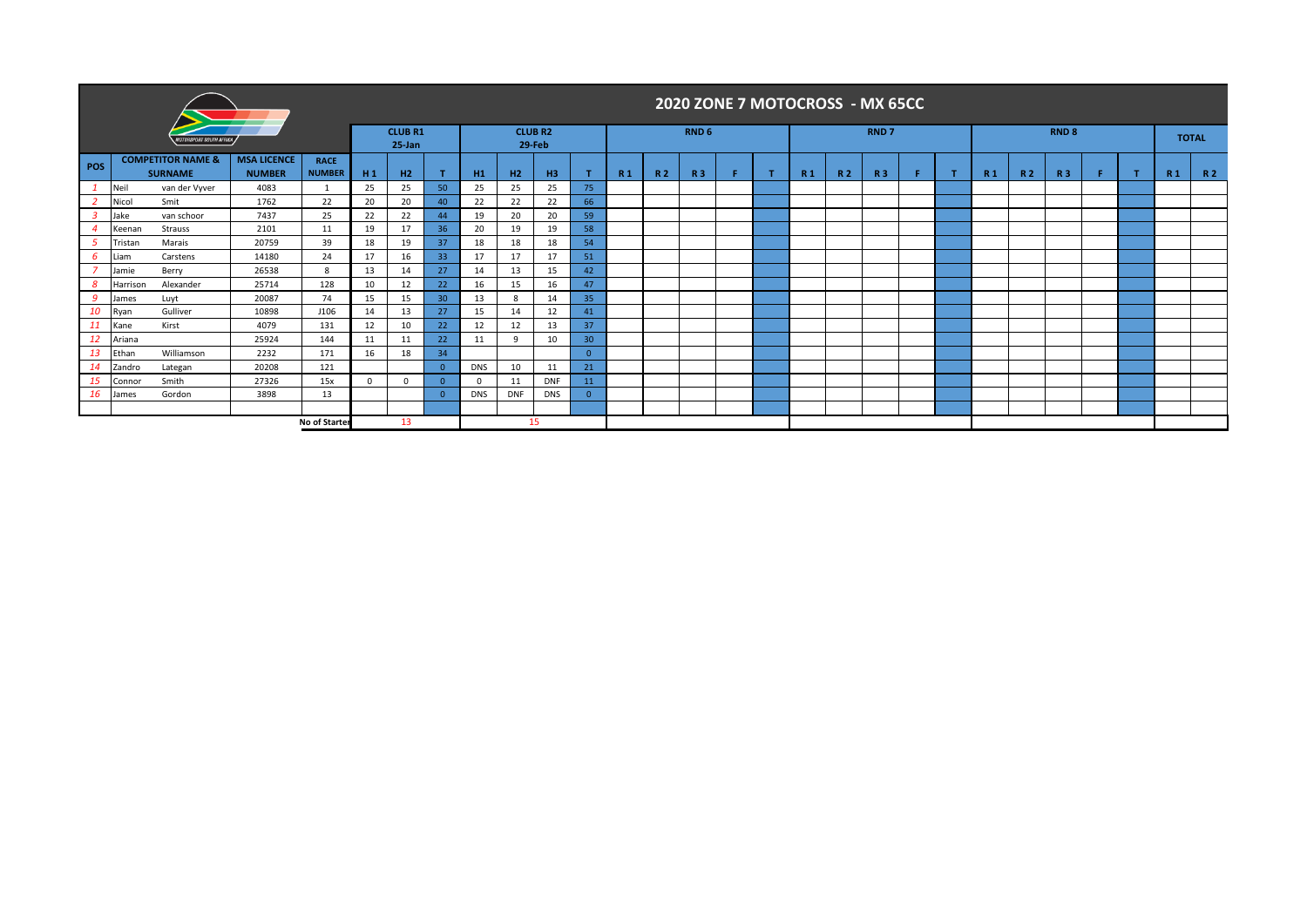|     |         |                                                |                                     |                    |            |                          |          |            |    |                          |    |                |     |                  | 2020 ZONE 7 MOTOCROSS - MX 85CC |                |           |             |  |                |                |                  |  |                |              |
|-----|---------|------------------------------------------------|-------------------------------------|--------------------|------------|--------------------------|----------|------------|----|--------------------------|----|----------------|-----|------------------|---------------------------------|----------------|-----------|-------------|--|----------------|----------------|------------------|--|----------------|--------------|
|     |         | <b>NOTORSPORT SOUTH AFRICA</b>                 |                                     |                    |            | <b>CLUB R1</b><br>25-Jan |          |            |    | <b>CLUB R2</b><br>29-Feb |    |                |     | RND <sub>6</sub> |                                 |                |           | <b>RND7</b> |  |                |                | RND <sub>8</sub> |  |                | <b>TOTAL</b> |
| POS |         | <b>COMPETITOR NAME &amp;</b><br><b>SURNAME</b> | <b>MSA LICENCE</b><br><b>NUMBER</b> | <b>RACE NUMBER</b> | H1         | H2                       |          | H1         | H2 | H3                       |    | R <sub>1</sub> | R 2 | <b>R3</b>        |                                 | R <sub>1</sub> | <b>R2</b> | <b>R3</b>   |  | R <sub>1</sub> | R <sub>2</sub> | <b>R3</b>        |  | R <sub>1</sub> | R 2          |
|     | Pieter  | Heyns                                          | 2381                                | 12                 | 25         | 25                       | 50       | 22         | 22 | 22                       | 66 |                |     |                  |                                 |                |           |             |  |                |                |                  |  |                |              |
|     | Andrea  | Mynhardt                                       | 5689                                | 50                 | 22         | 22                       | 44       | 20         | 20 | 20                       | 60 |                |     |                  |                                 |                |           |             |  |                |                |                  |  |                |              |
|     | Tristan | Marais                                         | 20759                               | 39                 | 20         | 20                       | 40       | 19         | 17 | 19                       | 55 |                |     |                  |                                 |                |           |             |  |                |                |                  |  |                |              |
|     | Preston | Edwards                                        | 26603                               | #29                | 17         | 17                       | 34       | 17         | 16 | 16                       | 49 |                |     |                  |                                 |                |           |             |  |                |                |                  |  |                |              |
|     | Lucca   | Mynhardt                                       | 5707                                | 51                 |            |                          | $\Omega$ | 25         | 25 | 25                       | 75 |                |     |                  |                                 |                |           |             |  |                |                |                  |  |                |              |
|     | James   | Gordon                                         | 3898                                | 13                 | 19         | 19                       | 38       | <b>DNF</b> | 19 | 18                       | 37 |                |     |                  |                                 |                |           |             |  |                |                |                  |  |                |              |
|     | Andre   | Smit                                           | 26384                               | 185                | 15         | 15                       | 30       | 14         | 14 | 14                       | 42 |                |     |                  |                                 |                |           |             |  |                |                |                  |  |                |              |
| 8   | Kodi    | Goosen                                         | 2024                                | 96                 | <b>DNF</b> | 18                       | 18       | 18         | 18 | 17                       | 53 |                |     |                  |                                 |                |           |             |  |                |                |                  |  |                |              |
| -9  | Marco   | Voigt                                          | OE43351 / 47098                     | 49                 | 18         | <b>DNS</b>               | 18       | 16         | 15 | 15                       | 46 |                |     |                  |                                 |                |           |             |  |                |                |                  |  |                |              |
| 10  | Hector  | Hewetson                                       | 26655                               | 47                 | 16         | 16                       | 32       | 15         | 13 | <b>DNS</b>               | 28 |                |     |                  |                                 |                |           |             |  |                |                |                  |  |                |              |
| 11  |         |                                                |                                     |                    |            |                          |          |            |    |                          |    |                |     |                  |                                 |                |           |             |  |                |                |                  |  |                |              |
| 12  |         |                                                |                                     |                    |            |                          |          |            |    |                          |    |                |     |                  |                                 |                |           |             |  |                |                |                  |  |                |              |
|     |         |                                                |                                     | No of Starters     |            | ٩                        |          |            |    | 10                       |    |                |     |                  |                                 |                |           |             |  |                |                |                  |  |                |              |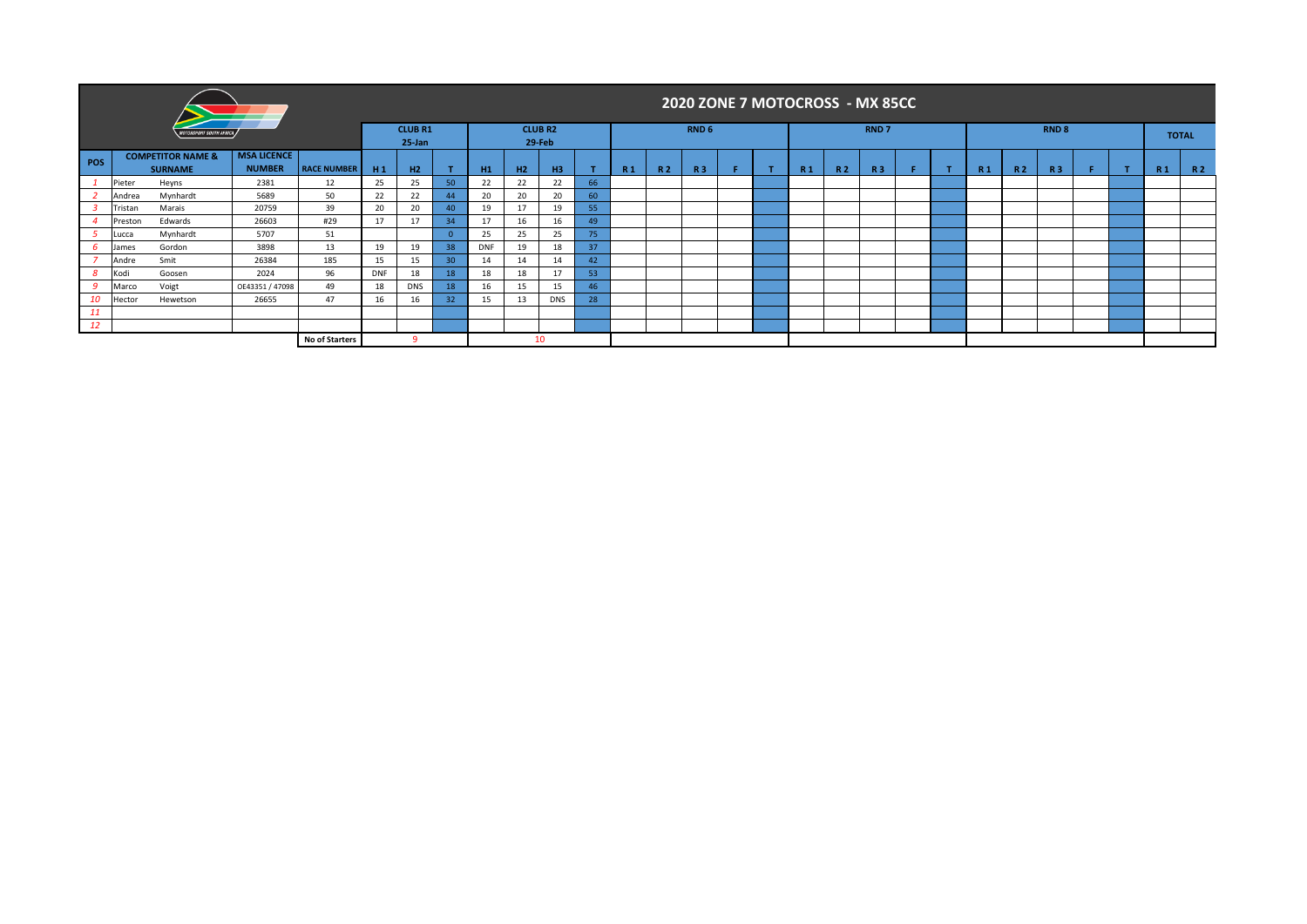|                              |                                 |               |                |    |                              |          |    |                |                          |    |                |           |                  | 2020 ZONE 7 MOTOCROSS - MX 3 & 125CC O/35 |    |                |                |                  |  |                |           |                  |  |                |              |
|------------------------------|---------------------------------|---------------|----------------|----|------------------------------|----------|----|----------------|--------------------------|----|----------------|-----------|------------------|-------------------------------------------|----|----------------|----------------|------------------|--|----------------|-----------|------------------|--|----------------|--------------|
|                              |                                 |               |                |    | <b>CLUB R1</b><br>$25 - Jan$ |          |    |                | <b>CLUB R2</b><br>29-Feb |    |                |           | RND <sub>6</sub> |                                           |    |                |                | RND <sub>7</sub> |  |                |           | RND <sub>8</sub> |  |                | <b>TOTAL</b> |
| $\overline{\phantom{a}}$ POS | COMPETITOR NAME &   MSA LICENCE |               | <b>RACE</b>    |    |                              |          |    |                |                          |    |                |           |                  |                                           |    |                |                |                  |  |                |           |                  |  |                |              |
|                              | <b>SURNAME</b>                  | <b>NUMBER</b> | <b>NUMBER</b>  | H1 | H <sub>2</sub>               |          | H1 | H <sub>2</sub> | H <sub>3</sub>           |    | R <sub>1</sub> | <b>R2</b> | <b>R3</b>        |                                           | л. | R <sub>1</sub> | R <sub>2</sub> | <b>R3</b>        |  | R <sub>1</sub> | <b>R2</b> | <b>R3</b>        |  | R <sub>1</sub> | R 2          |
|                              | Gandy<br>Mark                   | 19918         | 451            | 20 | 20                           | 40       | 22 | 25             | 25                       | 72 |                |           |                  |                                           |    |                |                |                  |  |                |           |                  |  |                |              |
|                              | Pereira<br>John                 | 19603         | 171            | 22 | 22                           | 44       | 25 | <b>DNS</b>     | <b>DNS</b>               | 25 |                |           |                  |                                           |    |                |                |                  |  |                |           |                  |  |                |              |
|                              | Phil<br>Hulse                   | 14323         | 22             | 25 | 25                           | 50       |    |                |                          |    |                |           |                  |                                           |    |                |                |                  |  |                |           |                  |  |                |              |
|                              |                                 |               |                |    |                              |          |    |                |                          |    |                |           |                  |                                           |    |                |                |                  |  |                |           |                  |  |                |              |
| ்                            |                                 |               |                |    |                              |          |    |                |                          |    |                |           |                  |                                           |    |                |                |                  |  |                |           |                  |  |                |              |
|                              |                                 |               |                |    |                              |          |    |                |                          |    |                |           |                  |                                           |    |                |                |                  |  |                |           |                  |  |                |              |
|                              |                                 |               |                |    |                              |          |    |                |                          |    |                |           |                  |                                           |    |                |                |                  |  |                |           |                  |  |                |              |
|                              |                                 |               |                |    |                              | $\Omega$ |    |                |                          |    |                |           |                  |                                           |    |                |                |                  |  |                |           |                  |  |                |              |
|                              |                                 |               |                |    |                              | $\Omega$ |    |                |                          |    |                |           |                  |                                           |    |                |                |                  |  |                |           |                  |  |                |              |
|                              |                                 |               | No of Starters |    |                              |          |    |                |                          |    |                |           |                  |                                           |    |                |                |                  |  |                |           |                  |  |                |              |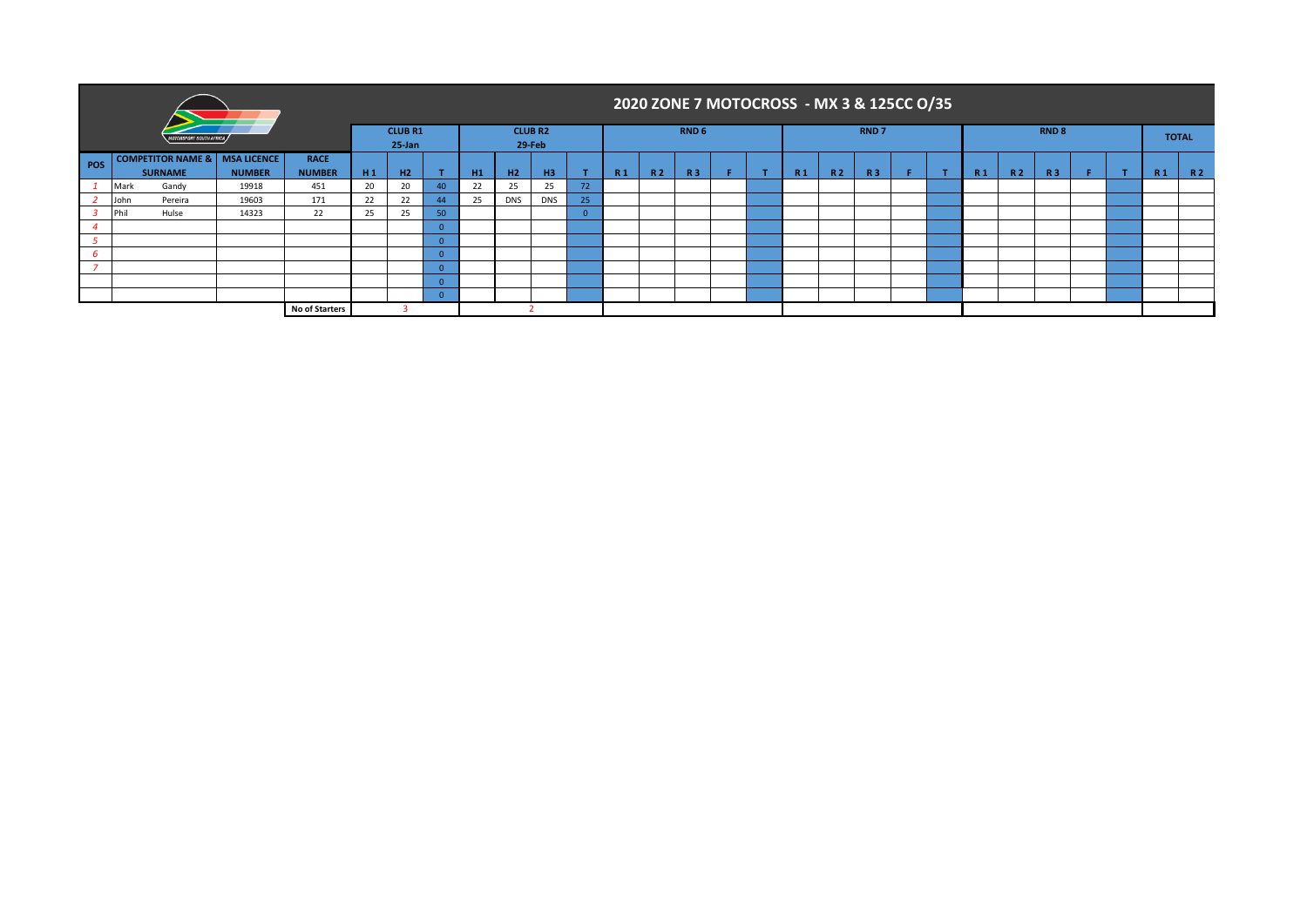|     |         |                                                |                                     |                    |    |                              |          |    |            |                          |    |                |           |                  | 2020 ZONE 7 MOTOCROSS - MX 3 MASTERS |                |     |                  |   |    |                |                  |    |                |              |
|-----|---------|------------------------------------------------|-------------------------------------|--------------------|----|------------------------------|----------|----|------------|--------------------------|----|----------------|-----------|------------------|--------------------------------------|----------------|-----|------------------|---|----|----------------|------------------|----|----------------|--------------|
|     |         | <b>OTORSPORT SOUTH AFRICA</b>                  |                                     |                    |    | <b>CLUB R1</b><br>$25 - Jan$ |          |    |            | <b>CLUB R2</b><br>29-Feb |    |                |           | RND <sub>6</sub> |                                      |                |     | RND <sub>7</sub> |   |    |                | RND <sub>8</sub> |    |                | <b>TOTAL</b> |
| POS |         | <b>COMPETITOR NAME &amp;</b><br><b>SURNAME</b> | <b>MSA LICENCE</b><br><b>NUMBER</b> | <b>RACE NUMBER</b> | H1 | H2                           |          | H1 | H2         | H <sub>3</sub>           |    | R <sub>1</sub> | <b>R2</b> | R3               | F                                    | R <sub>1</sub> | R 2 | <b>R3</b>        | F | R1 | R <sub>2</sub> | R <sub>3</sub>   | F. | R <sub>1</sub> | <b>R2</b>    |
|     | Greg    | Smit                                           | 26424                               | 30                 | 19 | 19                           | 38       | 22 | 25         | 22                       | 69 |                |           |                  |                                      |                |     |                  |   |    |                |                  |    |                |              |
|     | Mark    | Guy                                            | 3901                                | 69                 | 17 | 17                           | 34       | 20 | 22         | 19                       | 61 |                |           |                  |                                      |                |     |                  |   |    |                |                  |    |                |              |
|     | Jaco    | van Zyl                                        | 5523                                | 119                | 18 | 18                           | 36       | 18 | 20         | 18                       | 56 |                |           |                  |                                      |                |     |                  |   |    |                |                  |    |                |              |
|     | Terence | Monk                                           | 3141                                | 110                | 20 | 20                           | 40       | 25 | <b>DNS</b> | 25                       | 50 |                |           |                  |                                      |                |     |                  |   |    |                |                  |    |                |              |
|     | Alec    | Combrink                                       | 1728                                | 97                 | 22 | 25                           | 47       |    |            |                          |    |                |           |                  |                                      |                |     |                  |   |    |                |                  |    |                |              |
|     | Jax     | Hunt                                           | 3628                                | 19                 | 25 | 22                           | 47       |    |            |                          |    |                |           |                  |                                      |                |     |                  |   |    |                |                  |    |                |              |
|     | Damien  | van Zyl                                        | 18718                               | 996                |    |                              | $\Omega$ | 19 | <b>DNS</b> | 20                       | 39 |                |           |                  |                                      |                |     |                  |   |    |                |                  |    |                |              |
|     |         |                                                |                                     |                    |    |                              | $\Omega$ |    |            |                          |    |                |           |                  |                                      |                |     |                  |   |    |                |                  |    |                |              |
|     |         |                                                |                                     |                    |    | $\overline{0}$               |          |    |            |                          |    |                |           |                  |                                      |                |     |                  |   |    |                |                  |    |                |              |
|     |         |                                                | <b>No of Starters</b>               |                    |    |                              |          |    |            |                          |    |                |           |                  |                                      |                |     |                  |   |    |                |                  |    |                |              |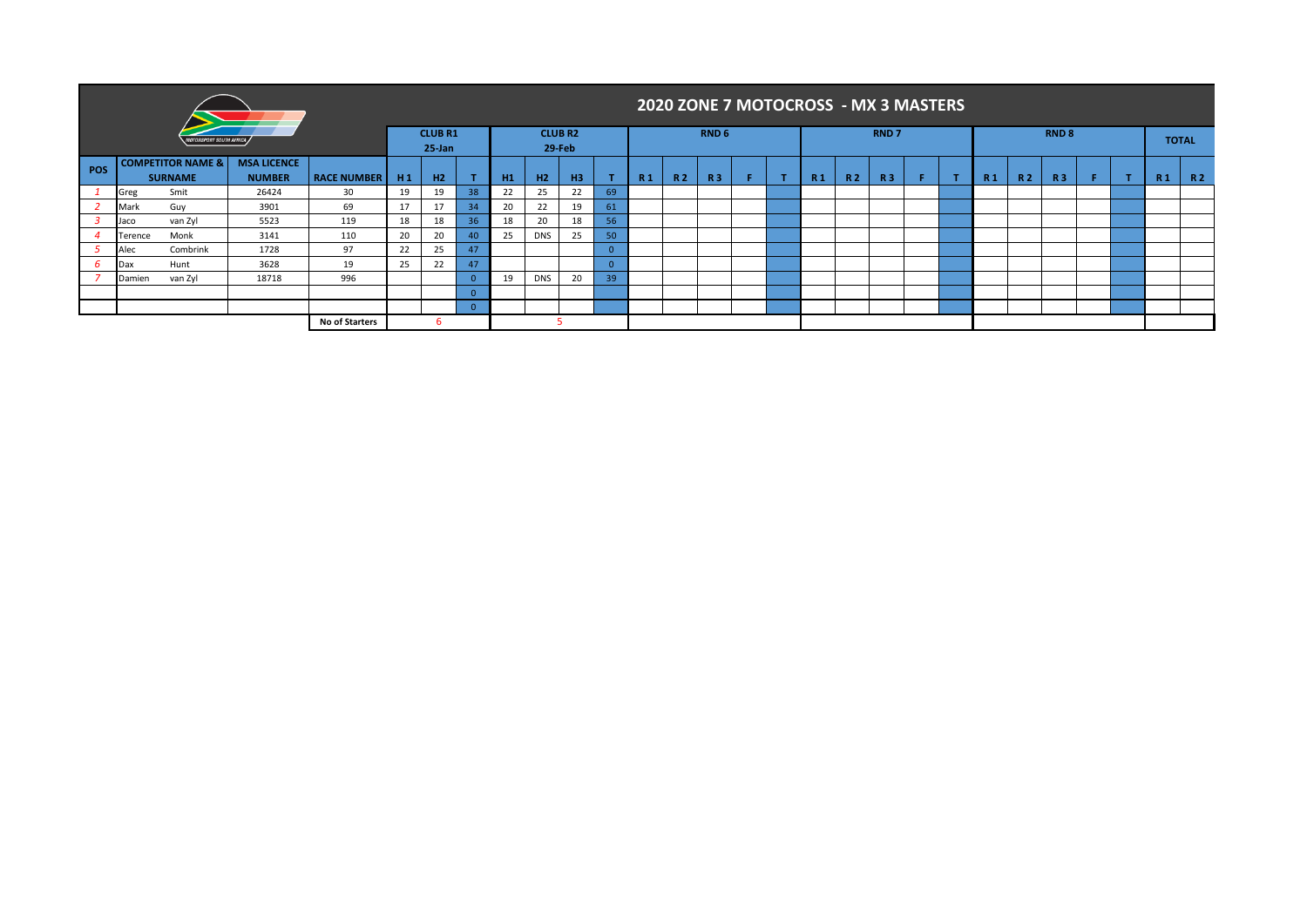|                          |              |                                                |                    |                       |                |                             |          |    |                |                          |                 |           |           |                  |                | 2020 ZONE 7 MOTOCROSS - MX 3 VETS |           |             |                |                |           |                  |     |                |              |
|--------------------------|--------------|------------------------------------------------|--------------------|-----------------------|----------------|-----------------------------|----------|----|----------------|--------------------------|-----------------|-----------|-----------|------------------|----------------|-----------------------------------|-----------|-------------|----------------|----------------|-----------|------------------|-----|----------------|--------------|
|                          |              | <b>10TORSPORT SOUTH AFRICA</b>                 |                    |                       |                | <b>CLUB R1</b><br>$25$ -Jan |          |    |                | <b>CLUB R2</b><br>29-Feb |                 |           |           | RND <sub>6</sub> |                |                                   |           | <b>RND7</b> |                |                |           | RND <sub>8</sub> |     |                | <b>TOTAL</b> |
| <b>POS</b>               |              | <b>COMPETITOR NAME &amp;</b><br><b>SURNAME</b> | <b>RACE NUMBER</b> | H1                    | H <sub>2</sub> |                             | H1       | H2 | H <sub>3</sub> |                          | R <sub>1</sub>  | <b>R2</b> | <b>R3</b> | ×                | R <sub>1</sub> | R <sub>2</sub>                    | <b>R3</b> | F.          | R <sub>1</sub> | R <sub>2</sub> | <b>R3</b> |                  | R 1 | R <sub>2</sub> |              |
|                          | Jan          | Ryan                                           | 2484               | 311                   | 25             | 22                          | 47       | 25 | 25             | 25                       | 75              |           |           |                  |                |                                   |           |             |                |                |           |                  |     |                |              |
|                          | <b>Brian</b> | Carstens                                       | 5045               | 58                    | 18             | 18                          | 36       | 19 | 20             | 20                       | 59 <sub>1</sub> |           |           |                  |                |                                   |           |             |                |                |           |                  |     |                |              |
|                          | Weyers       | Terblance                                      | 27306              | 53                    |                |                             |          | 20 | 19             | 22                       | 61              |           |           |                  |                |                                   |           |             |                |                |           |                  |     |                |              |
|                          | Dylan        | Donald                                         | 10453              | 102                   | 22             | 25                          | 47       |    |                |                          | $\Omega$        |           |           |                  |                |                                   |           |             |                |                |           |                  |     |                |              |
| - 5                      | Gerhard      | Hanekom                                        | 20097              | 31                    |                |                             |          | 22 | 22             | <b>DNS</b>               | 44              |           |           |                  |                |                                   |           |             |                |                |           |                  |     |                |              |
| 6                        | Kobus        | le Roux                                        | 3138               | 551                   | 20             | 20                          | 40       |    |                |                          | $\Omega$        |           |           |                  |                |                                   |           |             |                |                |           |                  |     |                |              |
| $\overline{\phantom{a}}$ |              |                                                |                    |                       |                |                             | $\Omega$ |    |                |                          | $\Omega$        |           |           |                  |                |                                   |           |             |                |                |           |                  |     |                |              |
|                          |              |                                                |                    |                       |                |                             |          |    |                |                          |                 |           |           |                  |                |                                   |           |             |                |                |           |                  |     |                |              |
|                          |              |                                                |                    |                       |                |                             |          |    |                |                          |                 |           |           |                  |                |                                   |           |             |                |                |           |                  |     |                |              |
|                          |              |                                                |                    | <b>No of Starters</b> |                |                             |          |    |                |                          |                 |           |           |                  |                |                                   |           |             |                |                |           |                  |     |                |              |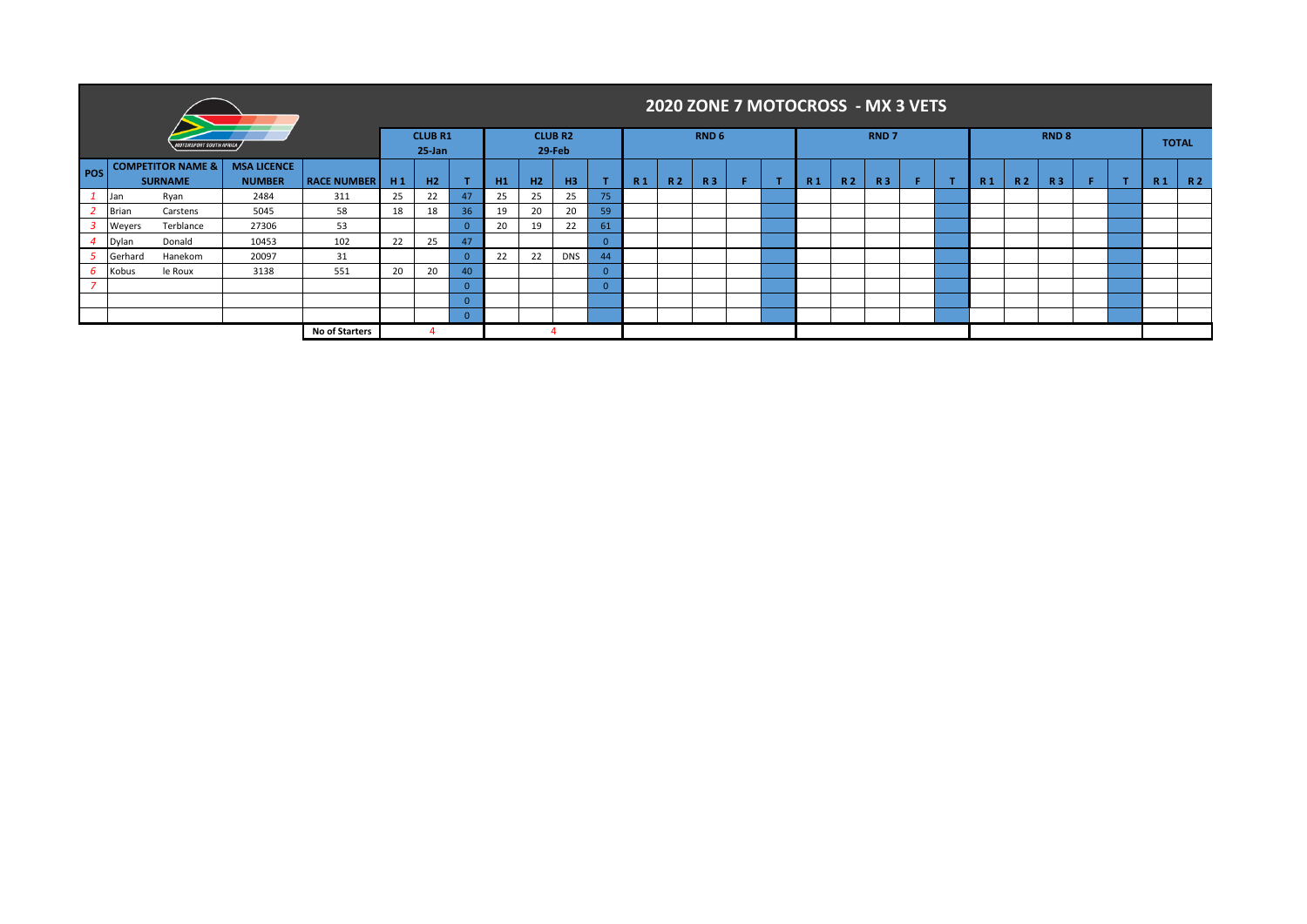|     |                              |                              |                    |                |            |                              |                 |            |                |                          |                |     |           |                  |                |                |                | 2020 ZONE 7 MOTOCROSS - MX HIGH SCHOOL |                |           |           |              |   |                |     |              |
|-----|------------------------------|------------------------------|--------------------|----------------|------------|------------------------------|-----------------|------------|----------------|--------------------------|----------------|-----|-----------|------------------|----------------|----------------|----------------|----------------------------------------|----------------|-----------|-----------|--------------|---|----------------|-----|--------------|
|     |                              | <b>TORSPORT SOUTH AFRICA</b> |                    |                |            | <b>CLUB R1</b><br>$25 - Jan$ |                 |            |                | <b>CLUB R2</b><br>29-Feb |                |     |           | RND <sub>6</sub> |                |                |                | <b>RND7</b>                            |                |           |           | <b>RND 8</b> |   |                |     | <b>TOTAL</b> |
| POS | <b>COMPETITOR NAME &amp;</b> |                              |                    |                |            |                              |                 |            |                |                          |                |     |           |                  |                |                |                |                                        |                |           |           |              |   |                |     |              |
|     |                              | <b>SURNAME</b>               | <b>RACE NUMBER</b> | H <sub>1</sub> | H2         |                              | H1              | H2         | H <sub>3</sub> |                          | R <sub>1</sub> | R 2 | <b>R3</b> | л                | R <sub>1</sub> | R <sub>2</sub> | R <sub>3</sub> |                                        | R <sub>1</sub> | <b>R2</b> | <b>R3</b> | F.           | л | R <sub>1</sub> | R 2 |              |
|     | Ethan                        | Hoffman                      | 783                | 25             | 25         | 50                           | 25              | 25         | 25             | 75                       |                |     |           |                  |                |                |                |                                        |                |           |           |              |   |                |     |              |
|     | Josh                         | de Hutton                    | 4285               | 40             | 20         | 20                           | 40              | 22         | 22             | 22                       | 66             |     |           |                  |                |                |                |                                        |                |           |           |              |   |                |     |              |
|     | Max                          | Smart                        | 16                 | 19             | 19         | 38                           | 20              | 20         | 18             | 58                       |                |     |           |                  |                |                |                |                                        |                |           |           |              |   |                |     |              |
|     | John                         | Esterhuizen                  | 19647              |                | 15         | 18                           | 33              | 19         | 19             | 20                       | 58             |     |           |                  |                |                |                |                                        |                |           |           |              |   |                |     |              |
|     | Alexander                    | Combrink                     | 8685               | 97             | 17         | 17                           | 34              | 17         | 18             | 16                       | 51             |     |           |                  |                |                |                |                                        |                |           |           |              |   |                |     |              |
| -6  | Ethan                        | Rodger                       | 3368               | 216            | 16         | 16                           | 32 <sup>2</sup> | 18         | <b>DNF</b>     | 19                       | 37             |     |           |                  |                |                |                |                                        |                |           |           |              |   |                |     |              |
|     | Kai                          | Kirst                        | 4077               | 272            | <b>DNF</b> | 15                           | 15              | $\Omega$   | 17             |                          | 32             |     |           |                  |                |                |                |                                        |                |           |           |              |   |                |     |              |
| 8   | Keanu                        | Bassi-Hanssen                | 45                 |                |            | $\Omega$                     | 16              | 16         | 14             | 46                       |                |     |           |                  |                |                |                |                                        |                |           |           |              |   |                |     |              |
| 9   | Liam                         | <b>GILCHRIST</b>             | 105                | 22             | 22         | 44                           |                 |            |                |                          |                |     |           |                  |                |                |                |                                        |                |           |           |              |   |                |     |              |
| 10  | Pieter                       | Heyns                        | 12                 | 18             | <b>DNS</b> | 18                           | 0               | <b>DNF</b> | 17             | 17                       |                |     |           |                  |                |                |                |                                        |                |           |           |              |   |                |     |              |
|     |                              |                              |                    |                |            | $\Omega$                     |                 |            |                |                          |                |     |           |                  |                |                |                |                                        |                |           |           |              |   |                |     |              |
|     |                              |                              |                    |                |            |                              |                 |            |                |                          |                |     |           |                  |                |                |                |                                        |                |           |           |              |   |                |     |              |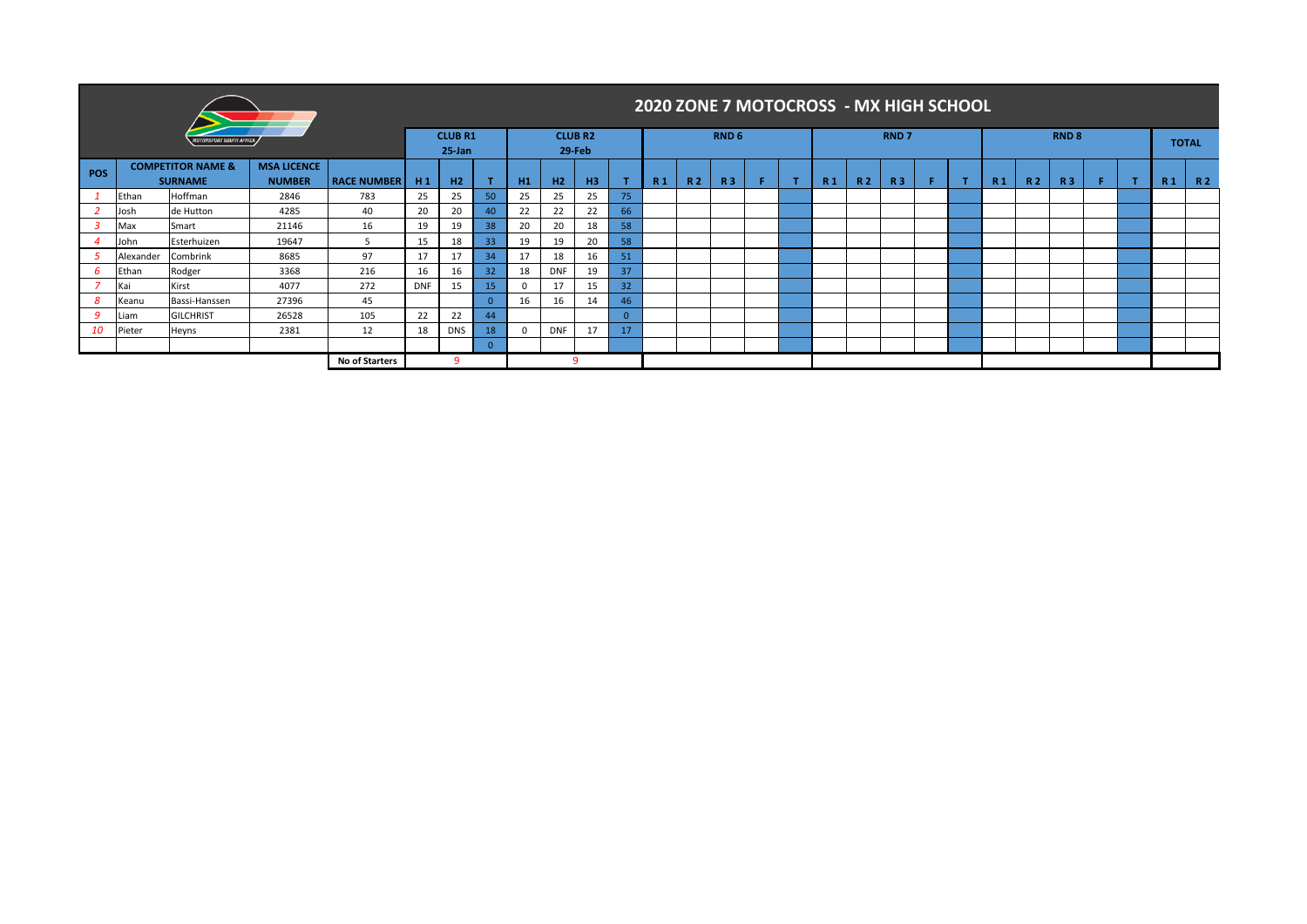|            |       |                                                |                    |                |    |                        |           |                |           |                  | 2020 ZONE 7 MOTOCROSS - MX SUPPORT (NON-CHAMPIONSHIP CLASS) |           |           |                  |           |                |           |                  |                |                |           |                  |  |
|------------|-------|------------------------------------------------|--------------------|----------------|----|------------------------|-----------|----------------|-----------|------------------|-------------------------------------------------------------|-----------|-----------|------------------|-----------|----------------|-----------|------------------|----------------|----------------|-----------|------------------|--|
|            |       |                                                |                    |                |    | <b>REG R1, CLUB R2</b> |           |                |           | RND <sub>6</sub> |                                                             |           |           | RND <sub>7</sub> |           |                |           | RND <sub>8</sub> |                |                |           | RND <sub>9</sub> |  |
| <b>POS</b> |       | <b>COMPETITOR NAME &amp;</b><br><b>SURNAME</b> | NUMBER RACE NUMBER | H1             | H2 | Æ                      | <b>R1</b> | R <sub>2</sub> | <b>R3</b> |                  | <b>R1</b>                                                   | <b>R2</b> | <b>R3</b> |                  | <b>R1</b> | R <sub>2</sub> | <b>R3</b> |                  | R <sub>1</sub> | R <sub>2</sub> | <b>R3</b> |                  |  |
|            | Jared | Neilson                                        | 56                 |                |    |                        |           |                |           |                  |                                                             |           |           |                  |           |                |           |                  |                |                |           |                  |  |
|            | Wikus | Theron                                         | 26444              | 20             |    |                        |           |                |           |                  |                                                             |           |           |                  |           |                |           |                  |                |                |           |                  |  |
|            | Josh  | Rodger                                         |                    | 10             |    |                        |           |                |           |                  |                                                             |           |           |                  |           |                |           |                  |                |                |           |                  |  |
|            |       |                                                |                    |                |    |                        |           |                |           |                  |                                                             |           |           |                  |           |                |           |                  |                |                |           |                  |  |
|            |       |                                                |                    |                |    |                        |           |                |           |                  |                                                             |           |           |                  |           |                |           |                  |                |                |           |                  |  |
|            |       |                                                |                    |                |    |                        |           |                |           |                  |                                                             |           |           |                  |           |                |           |                  |                |                |           |                  |  |
|            |       |                                                |                    |                |    |                        |           |                |           |                  |                                                             |           |           |                  |           |                |           |                  |                |                |           |                  |  |
|            |       |                                                |                    | No of Starters |    |                        |           |                |           |                  |                                                             |           |           |                  |           |                |           |                  |                |                |           |                  |  |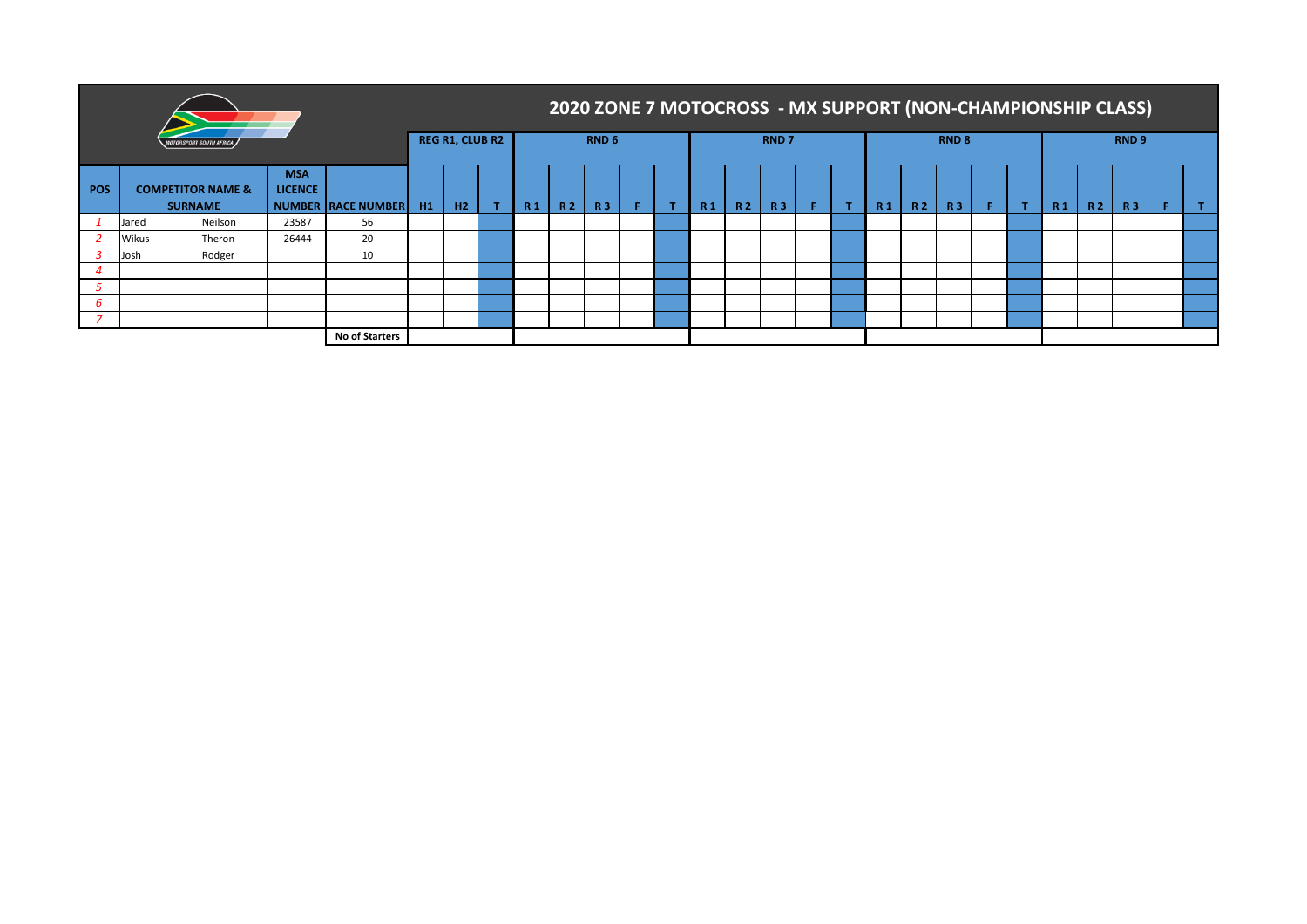|     |      |                                                |                                     |                       |    |                        |                |     |                  |  |    |           |                  |  | 2020 ZONE 7 MOTOCROSS - MX FUNDURO (NON-CHAMPIONSHIP CLASS) |     |                  |    |                |           |                  |  |
|-----|------|------------------------------------------------|-------------------------------------|-----------------------|----|------------------------|----------------|-----|------------------|--|----|-----------|------------------|--|-------------------------------------------------------------|-----|------------------|----|----------------|-----------|------------------|--|
|     |      | OTORSPORT SOUTH AFRICA .                       |                                     |                       |    | <b>REG R1, CLUB R2</b> |                |     | RND <sub>6</sub> |  |    |           | RND <sub>7</sub> |  |                                                             |     | RND <sub>8</sub> |    |                |           | RND <sub>9</sub> |  |
| POS |      | <b>COMPETITOR NAME &amp;</b><br><b>SURNAME</b> | <b>MSA LICENCE</b><br><b>NUMBER</b> | <b>RACE NUMBER</b>    | H1 | H2                     | R <sub>1</sub> | R 2 | <b>R3</b>        |  | R1 | <b>R2</b> | <b>R3</b>        |  | R <sub>1</sub>                                              | R 2 | <b>R3</b>        | F. | R <sub>1</sub> | <b>R2</b> | <b>R3</b>        |  |
|     | Jano | Brand                                          | 13927                               | 278                   |    |                        |                |     |                  |  |    |           |                  |  |                                                             |     |                  |    |                |           |                  |  |
|     | Liam | Vermeulen                                      |                                     | c477                  |    |                        |                |     |                  |  |    |           |                  |  |                                                             |     |                  |    |                |           |                  |  |
|     |      |                                                |                                     |                       |    |                        |                |     |                  |  |    |           |                  |  |                                                             |     |                  |    |                |           |                  |  |
|     |      |                                                |                                     |                       |    |                        |                |     |                  |  |    |           |                  |  |                                                             |     |                  |    |                |           |                  |  |
|     |      |                                                |                                     |                       |    |                        |                |     |                  |  |    |           |                  |  |                                                             |     |                  |    |                |           |                  |  |
|     |      |                                                |                                     |                       |    |                        |                |     |                  |  |    |           |                  |  |                                                             |     |                  |    |                |           |                  |  |
|     |      |                                                |                                     | <b>No of Starters</b> |    |                        |                |     |                  |  |    |           |                  |  |                                                             |     |                  |    |                |           |                  |  |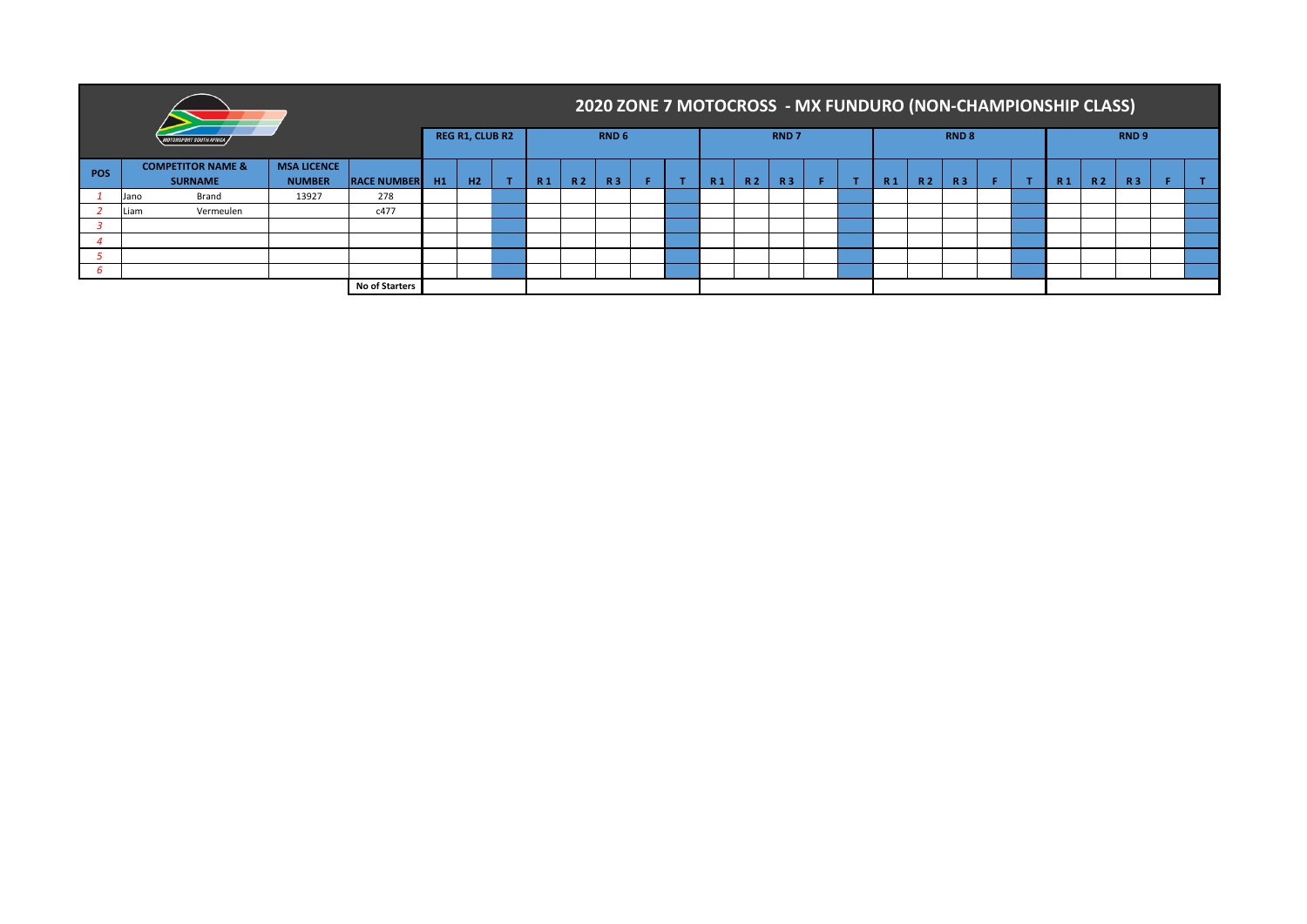|            |                                     |                                |                       |    |                             |          |    |                                         | 2020 ZONE 7 MOTOCROSS - MX JNR SUPPORT |           |                  |                |     |           |             |             |                |           |           |                  |    |                |           |              |  |
|------------|-------------------------------------|--------------------------------|-----------------------|----|-----------------------------|----------|----|-----------------------------------------|----------------------------------------|-----------|------------------|----------------|-----|-----------|-------------|-------------|----------------|-----------|-----------|------------------|----|----------------|-----------|--------------|--|
|            |                                     | <b>10TORSPORT SOUTH AFRICA</b> |                       |    | <b>CLUB R1</b><br>$25$ -Jan |          |    | <b>REG R1, CLUB R2</b><br><b>29-Feb</b> |                                        |           | RND <sub>6</sub> |                |     |           | <b>RND7</b> |             |                |           |           | RND <sub>8</sub> |    |                |           | <b>TOTAL</b> |  |
| <b>POS</b> | <b>COMPETITOR NAME</b><br>& SURNAME | <b>RACE</b><br><b>NUMBER</b>   | H1                    | H2 |                             | H1       | H2 | R <sub>1</sub>                          | <b>R2</b>                              | <b>R3</b> | $\mathbf{T}$     | R <sub>1</sub> | R 2 | <b>R3</b> | F.          | $\mathbf T$ | R <sub>1</sub> | <b>R2</b> | <b>R3</b> | F.               | п. | R <sub>1</sub> | <b>R2</b> | <b>R3</b>    |  |
|            |                                     |                                |                       |    |                             | $\Omega$ |    |                                         |                                        |           |                  |                |     |           |             |             |                |           |           |                  |    |                |           |              |  |
|            |                                     |                                |                       |    |                             | $\Omega$ |    |                                         |                                        |           |                  |                |     |           |             |             |                |           |           |                  |    |                |           |              |  |
|            |                                     |                                |                       |    |                             | $\Omega$ |    |                                         |                                        |           |                  |                |     |           |             |             |                |           |           |                  |    |                |           |              |  |
|            |                                     |                                |                       |    |                             | $\Omega$ |    |                                         |                                        |           |                  |                |     |           |             |             |                |           |           |                  |    |                |           |              |  |
|            |                                     |                                |                       |    |                             | $\Omega$ |    |                                         |                                        |           |                  |                |     |           |             |             |                |           |           |                  |    |                |           |              |  |
| 6          |                                     |                                |                       |    |                             | $\Omega$ |    |                                         |                                        |           |                  |                |     |           |             |             |                |           |           |                  |    |                |           |              |  |
|            |                                     |                                |                       |    | $\Omega$                    |          |    |                                         |                                        |           |                  |                |     |           |             |             |                |           |           |                  |    |                |           |              |  |
|            |                                     |                                |                       |    | $\Omega$                    |          |    |                                         |                                        |           |                  |                |     |           |             |             |                |           |           |                  |    |                |           |              |  |
|            |                                     |                                |                       |    | $\Omega$                    |          |    |                                         |                                        |           |                  |                |     |           |             |             |                |           |           |                  |    |                |           |              |  |
|            |                                     |                                | <b>No of Starters</b> |    |                             |          |    |                                         |                                        |           |                  |                |     |           |             |             |                |           |           |                  |    |                |           |              |  |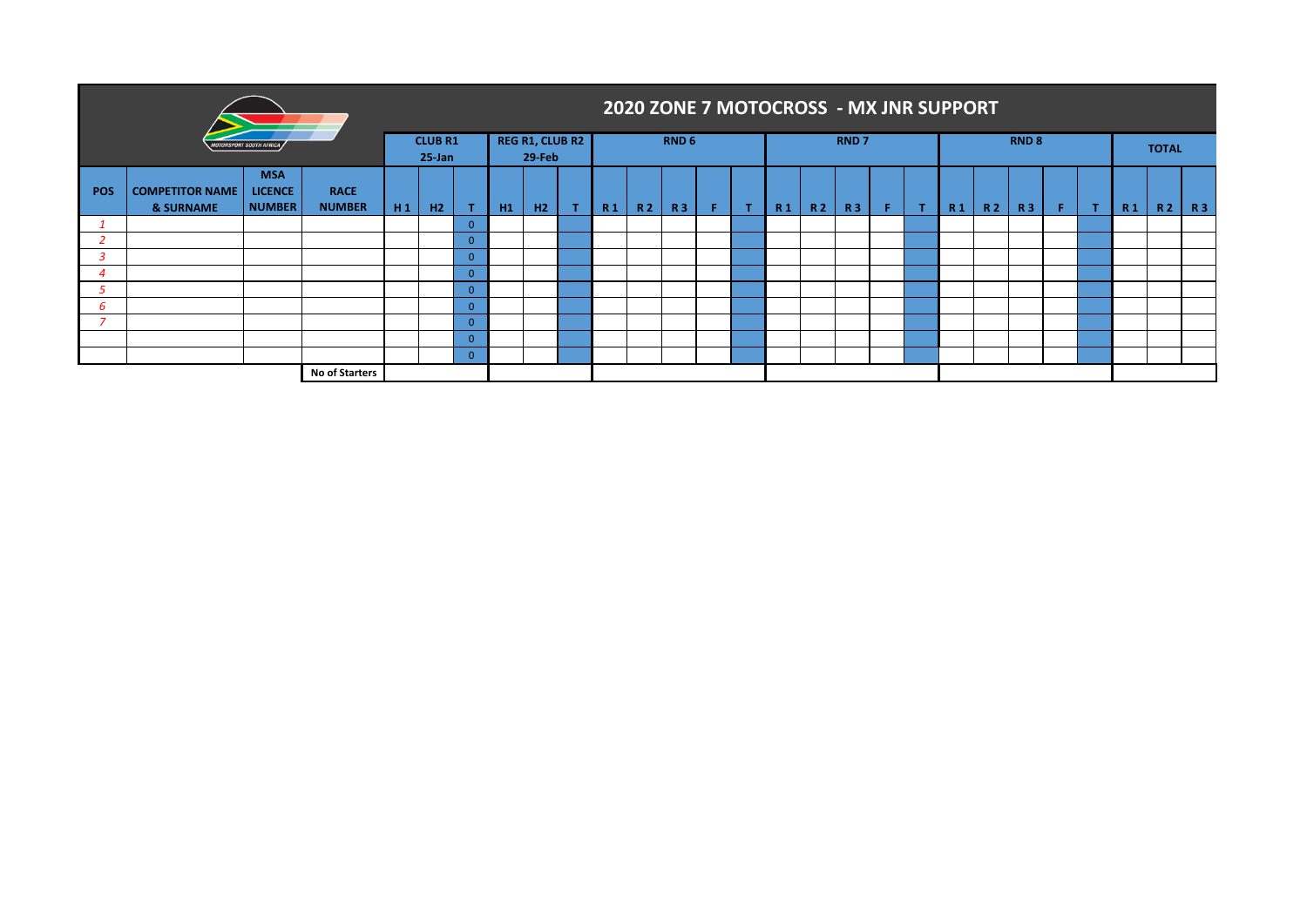|                                    | 2020 ZONE 7 MOTOCROSS - MX HIGH SCHOOL |                                                |                                     |                              |                |                |                          |            |            |                                 |                |                |           |                  |    |  |                |                |             |    |   |                |           |              |    |  |  |         |
|------------------------------------|----------------------------------------|------------------------------------------------|-------------------------------------|------------------------------|----------------|----------------|--------------------------|------------|------------|---------------------------------|----------------|----------------|-----------|------------------|----|--|----------------|----------------|-------------|----|---|----------------|-----------|--------------|----|--|--|---------|
| <i><b>ORSPORT SOUTH AFRICA</b></i> |                                        |                                                |                                     |                              |                |                | <b>CLUB R1</b><br>25 Jan |            |            | <b>CLUB R2</b><br><b>29-Feb</b> |                |                |           | RND <sub>6</sub> |    |  |                |                | <b>RND7</b> |    |   |                |           | <b>RND 8</b> |    |  |  |         |
| <b>POS</b>                         |                                        | <b>COMPETITOR NAME &amp;</b><br><b>SURNAME</b> | <b>MSA LICENCE</b><br><b>NUMBER</b> | <b>RACE</b><br><b>NUMBER</b> | H <sub>1</sub> | H <sub>2</sub> | т                        | H1         | H2         | H <sub>3</sub>                  | T.             | R <sub>1</sub> | <b>R2</b> | <b>R3</b>        | F. |  | R <sub>1</sub> | R <sub>2</sub> | <b>R3</b>   | F. | т | R <sub>1</sub> | <b>R2</b> | <b>R3</b>    | F. |  |  | $R1$ R2 |
|                                    | Anthony                                | Raynard                                        | 1583                                | 23                           | 25             | 25             | 50                       | 25         | 25         | 25                              | 75             |                |           |                  |    |  |                |                |             |    |   |                |           |              |    |  |  |         |
| -2                                 | Travis                                 | Goosen                                         | 2022                                | 384                          | 19             | 22             | 41                       | 19         | 18         | 18                              | 55             |                |           |                  |    |  |                |                |             |    |   |                |           |              |    |  |  |         |
| $\overline{3}$                     | Nathan                                 | Victor                                         | 1608                                | 17                           | 17             | 18             | 35                       | 18         | 19         | 19                              | 56             |                |           |                  |    |  |                |                |             |    |   |                |           |              |    |  |  |         |
| $\overline{4}$                     | Seth                                   | van de Abeele                                  | 2750                                | 38                           | 22             | <b>DNF</b>     | 22                       | 22         | 22         | 22                              | 66             |                |           |                  |    |  |                |                |             |    |   |                |           |              |    |  |  |         |
| 5                                  | Matt-Rene                              | van Galen                                      | 5971                                | 48                           | 13             | <b>DNS</b>     | 13                       | 20         | 20         | 20                              | 60             |                |           |                  |    |  |                |                |             |    |   |                |           |              |    |  |  |         |
| 6                                  | <b>Brendan</b>                         | Rodger                                         | 3354                                | 215                          | 15             | <b>DNF</b>     | 15                       | 17         | 17         | 17                              | 51             |                |           |                  |    |  |                |                |             |    |   |                |           |              |    |  |  |         |
| - 7                                | Matthew                                | Sakko                                          | 12068                               | 120                          | $\overline{4}$ | 13             | 17                       | 15         | 15         | 15                              | 45             |                |           |                  |    |  |                |                |             |    |   |                |           |              |    |  |  |         |
| 8                                  | Devan                                  | Marais                                         | 1541                                | 405                          | 12             | 15             | 27                       | 16         | <b>DNS</b> | <b>DNS</b>                      | 16             |                |           |                  |    |  |                |                |             |    |   |                |           |              |    |  |  |         |
| 9                                  | Arnu                                   | Saaiman                                        | 1787                                | 50                           | 20             | 16             | 36                       |            |            |                                 | $\overline{0}$ |                |           |                  |    |  |                |                |             |    |   |                |           |              |    |  |  |         |
| 10                                 | Liam                                   | <b>GILCHRIST</b>                               | 26528                               | 105                          | 16             | 19             | 35                       |            |            |                                 | $\overline{0}$ |                |           |                  |    |  |                |                |             |    |   |                |           |              |    |  |  |         |
| <b>11</b>                          | Dylan                                  | <b>Stokes</b>                                  | 11673                               | 810                          | 14             | 20             | 34                       |            |            |                                 | $\Omega$       |                |           |                  |    |  |                |                |             |    |   |                |           |              |    |  |  |         |
| 12                                 | Ethan                                  |                                                | 2846                                | 783                          | 18             | <b>DNS</b>     | 18                       | DNS        | <b>DNS</b> | 16                              | 16             |                |           |                  |    |  |                |                |             |    |   |                |           |              |    |  |  |         |
| 13                                 | Darryn                                 | Jones                                          | 23320                               | 12                           | 9              | 17             | 26                       |            |            |                                 | $\Omega$       |                |           |                  |    |  |                |                |             |    |   |                |           |              |    |  |  |         |
| 14                                 | Aiden                                  | Rodger                                         | 3366                                | 217                          | 6              | <b>DNS</b>     | 6                        | 14         | <b>DNF</b> | <b>DNS</b>                      | 14             |                |           |                  |    |  |                |                |             |    |   |                |           |              |    |  |  |         |
| <b>15</b>                          | Phil                                   | Hulse                                          | 14323                               | 22                           | 5              | 14             | 19                       |            |            |                                 | $\Omega$       |                |           |                  |    |  |                |                |             |    |   |                |           |              |    |  |  |         |
| <b>16</b>                          | Josh                                   | de Hutton                                      | 4285                                | 40                           |                |                | $\Omega$                 | <b>DNF</b> | 16         | <b>DNF</b>                      | 16             |                |           |                  |    |  |                |                |             |    |   |                |           |              |    |  |  |         |
| 17                                 | Kobus                                  | le Roux                                        | 3138                                | 551                          | 11             | <b>DNS</b>     | 11                       |            |            |                                 | $\mathbf{0}$   |                |           |                  |    |  |                |                |             |    |   |                |           |              |    |  |  |         |
|                                    |                                        |                                                |                                     |                              |                |                | $\Omega$                 |            |            |                                 |                |                |           |                  |    |  |                |                |             |    |   |                |           |              |    |  |  |         |
|                                    |                                        |                                                |                                     | <b>No of Starters</b>        |                | 16             |                          |            |            | 11                              |                |                |           |                  |    |  |                |                |             |    |   |                |           |              |    |  |  |         |